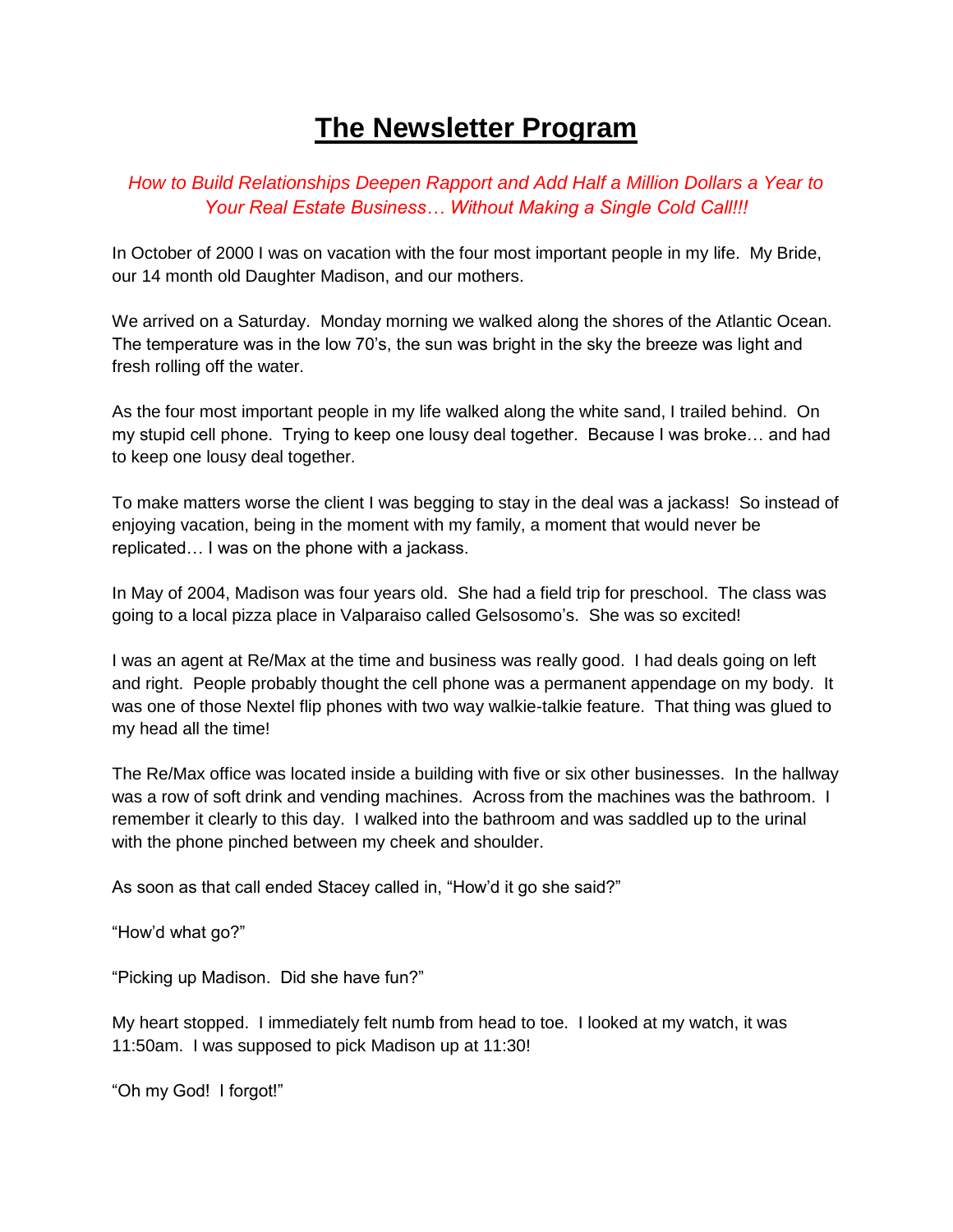"Yeah right. How'd it go," Stacey replied hoping I was joking around.

"Honey, I really did forget," I said with a choked voice.

Stacey was in her car and about ten minutes from Gelsosomo's. She picked Madison up. Luckily a couple of the mom's stuck around with Madison.

Madison was sitting on a bench at the front of the restaurant waiting for her Dad. He never came. The first words she said when Stacey walked in the door, "Why did Daddy leave me here?"

That night I cried myself to sleep.

I grew up in a broken home. My parents divorced when I was young. The memories of my dad during my childhood are painful. He'd show up late to pick me up. Drunk half the time. Once, my dad took me with him to the bar. I rode on the lap of his stripper girlfriend to Bud's Bar on Central Avenue in Lake Station Indiana

We sat at a table with two other couples. They attempted to set the world record for the most cigarettes smoked before noon at a bar on a Saturday morning. I was nine.

When I became a dad I vowed to be the best ever. I've done a decent job, but there have been moments when the ball was dropped. Madison is now seventeen. We joke about it, but unfortunately she still has the memory of daddy leaving her at the pizza place.

And then of course there was the night of December 9, 2012. Stacey and I were on vacation in Mexico with good friends of ours. On the first night, while preparing for bed, Stacey looked at me with tears in her eyes and asked, "Should we get a divorce?"

I was stopped cold. Numb from head to toe. I didn't know what to say. After a few hours of talking and crying, crying and talking we aired our grievances.

Stacey thought I had lost interest in her. Around that time I had been spending a lot of time working. And when I wasn't working I was talking about work. Or reading business books, newsletters, etc. She needed more from me. And she was right.

In my constant quest for happiness, freedom, and autonomy… my family is still by far the most precious to me. I'm willing to go to the ends of the earth to provide for my family. Sometimes all that's required is a little attention. Genuine and focused time together.

As you know the real estate business has no concern for you or your family. The demands put on us as agents is getting more and more difficult to facilitate. Our clients treat us like trained monkeys. Their loyalties becoming harder to corral.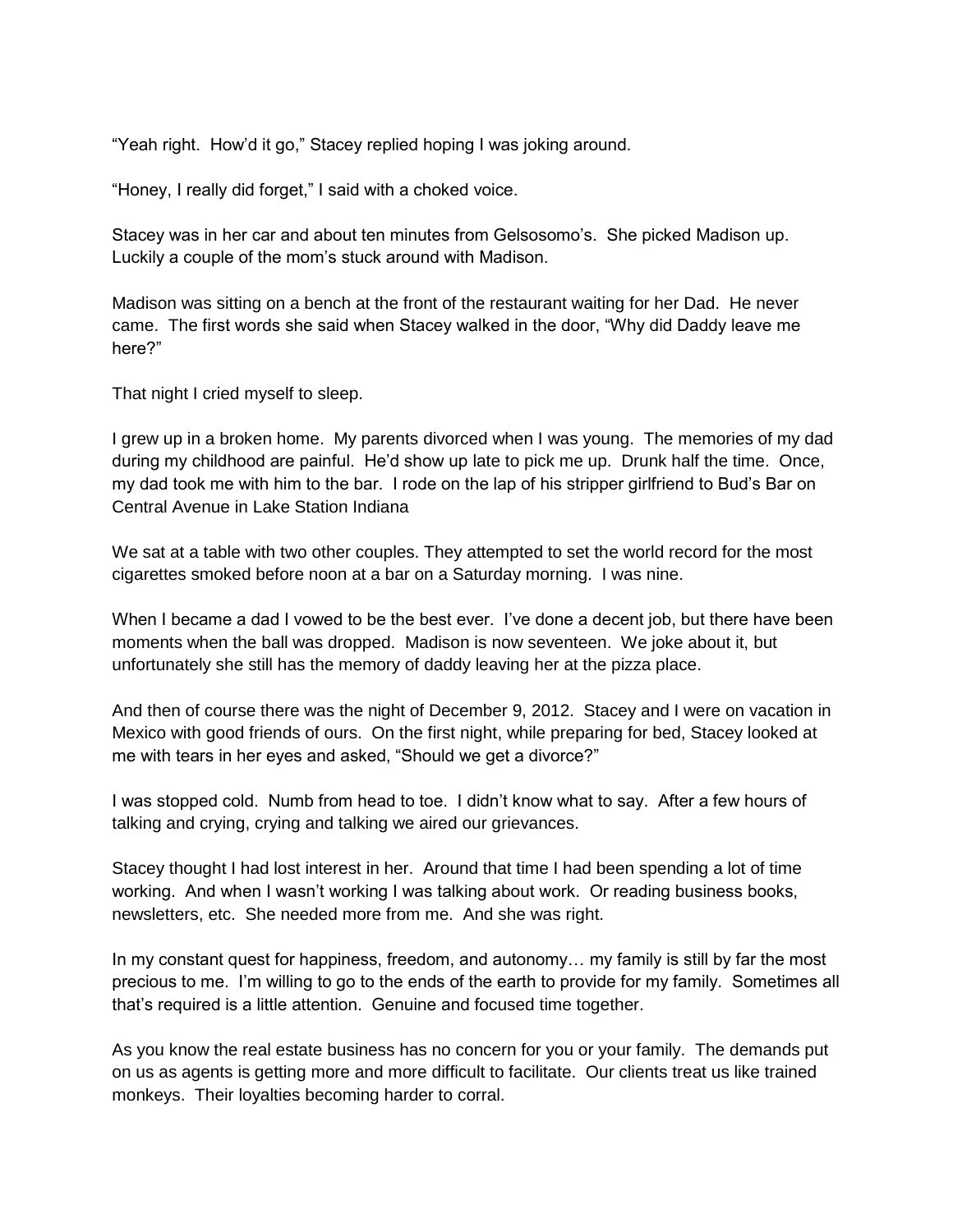When I finally made the decision to once and for all create a lifestyle business, the first thing I did was to organize my database. The second was to outline a plan for proper and consistent communication to the database. And third was to implement a printed monthly newsletter.

We finally got the newsletter off the ground in January of 2014.

Our business jumped from 151 Homes Sold to 206 Home Sold!

We went from \$742,250 in commission earned to \$1,008,000.

Month by month I worked to improve the newsletter. The real estate content included is less 50% of what's in the newsletter. The articles I write have created an incredible wave of feedback. Our trivia contest produces tons of participation. Of course it doesn't hurt that we give \$25 gift cards away, and then spotlight the winner in the next month's issue.

I spent months researching the best models and practices for building and distributing a newsletter. I studied the psychology of the best newsletters in America.

Why does Dan Kennedy have such a loyal following with his newsletter? How is it possible that the Agora newsletters produce hundreds of millions of dollars in sales?

As the newsletter got better, the responses and referrals increased.

We've continued month after month working hard to deliver a better and better product. And the results speak for themselves.

Last year we sold 468 Homes and grossed just over \$2,200,000. Well over \$1,000,000 of which was cultivated directly from our database!

I say these things proudly, not with conceit. The business I've been able to build has taken me a long time to finally start to get things right. The mistakes I've made over the years have been plentiful. I have the emotional scars to prove it.

The changes have all been systematic. Delivered through marketing not prospecting.

Yeah I made cold calls when I had to back in the day. Back in the beginning when I was broke. And again in 2010 and 2011 when I was pulling my company from the brink of disaster thanks to the real estate and economic recession. As I've told you before, I worked all year in 2009… and we even sold 72 homes. The staff was paid. The team was paid. And then I was paid… \$100. Yes, it's true! After all expenses in 2009 I netted \$100.

So I'm not knocking cold calling as a means to build your business. I'm just saying it's not me. It's not who I am at my soul. Never enjoyed it. Wasn't something I wanted in my life long-term.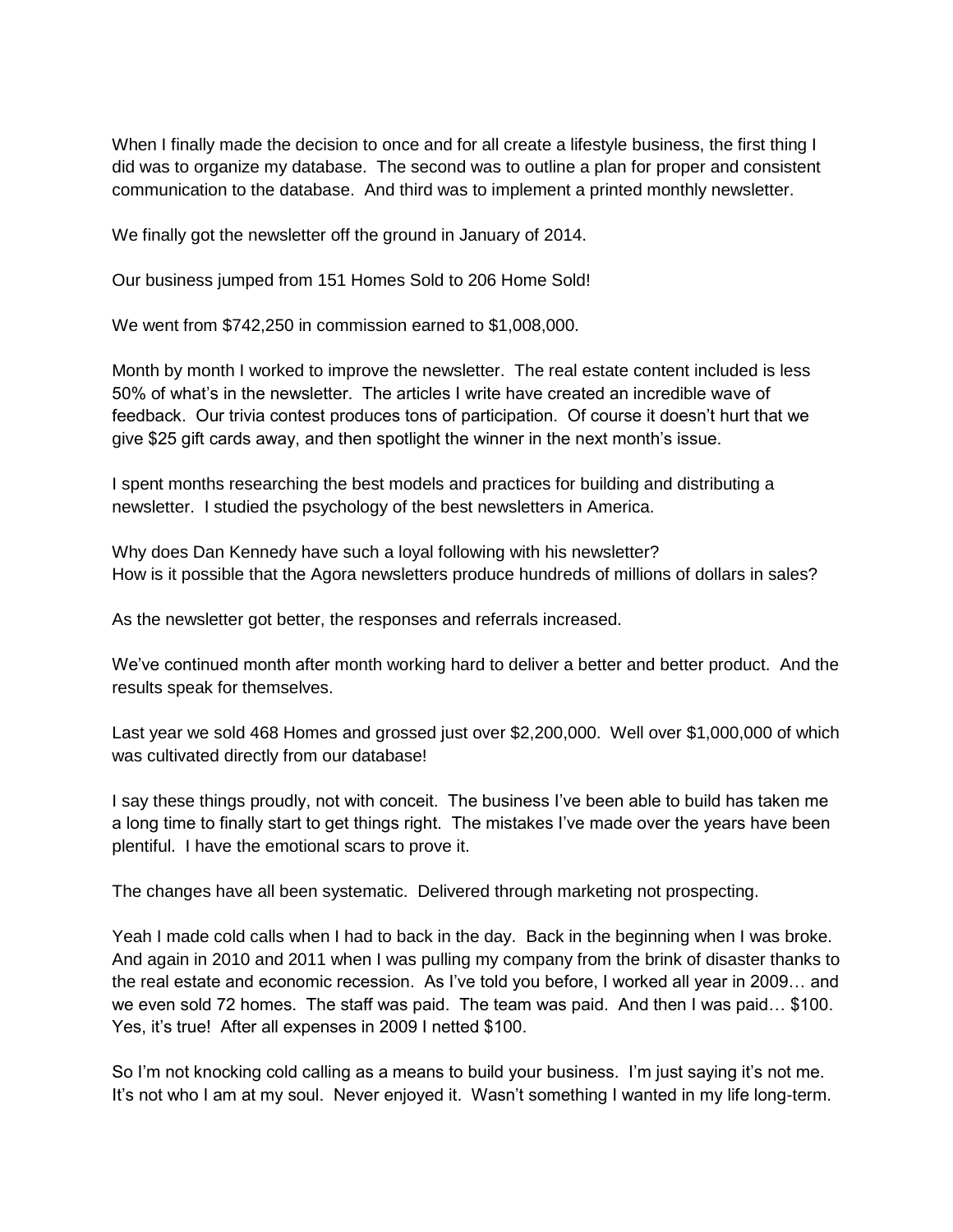My solution was MARKETING. Learning to communicate on a One to Many level. Creative and effective enough to make the phone ring. It's working!!!

I make NO OUTBOUND CALLS! I work No Evenings. No Weekends. And No Fridays!

These claims are outlandish I know. But every single last one of them are true. Call my office any time 219-531-1111. We are an actual real estate sales company. Just me and my team. Doing what you do every day. Unlike the majority of real estate coaches, gurus, and quick fixers'... we're here doing it in real time every day!

The reason for this long letter is simple. I want to share every last detail of the newsletter program that I've created. The program that has added \$500,000 to my commission total… per year!!!

Inside you will find several copies of our actual newsletter. What you will see is that they are not perfect. They do not look overly professional. They do however… WORK! As you begin to implement the newsletter campaign into your business, DO NOT EVER get stuck on how it looks. The first newsletter included in the binder is the very first newsletter we sent out. Look at it! Not great. But good enough, good enough to build rapport and produce results!

You have full rights to copy anything and everything. Have at it, it's all yours!

And here's the BEST PART…

I'm going to walk you through step by step how I completely offset the cost every month.

I know aside from the upfront "work" required to get the newsletter off the ground… your main concern is the cost to publish and mail. Because, again to reiterate, what I'm talking about here is a printed newsletter. Mailed to the least crowded inbox in your database's life… the mailbox!

There is a real psychological power that the printed word has over people. Coupling that with heartfelt, touching, moving, and inspirational articles, attached to trivia, and personal pictures… the printed monthly newsletter will change your business forever!

The process I've developed for offsetting the cost is really quite simple. I built this group of local business owners, sales professionals, and service providers. We have a referral network together. We share stories, best practices, and of course referrals. I created the group and I am the hub. More on that in a different letter, lol!

Of course everyone in my Business Referral Network receives the newsletter. I started asking them if they were interested in advertising in it. Direct mail to several hundred (now over 2,000) local households of people that know like and trust me. People that would listen if I recommended a furnace guy, or a window washer, a local restaurant, whatever.